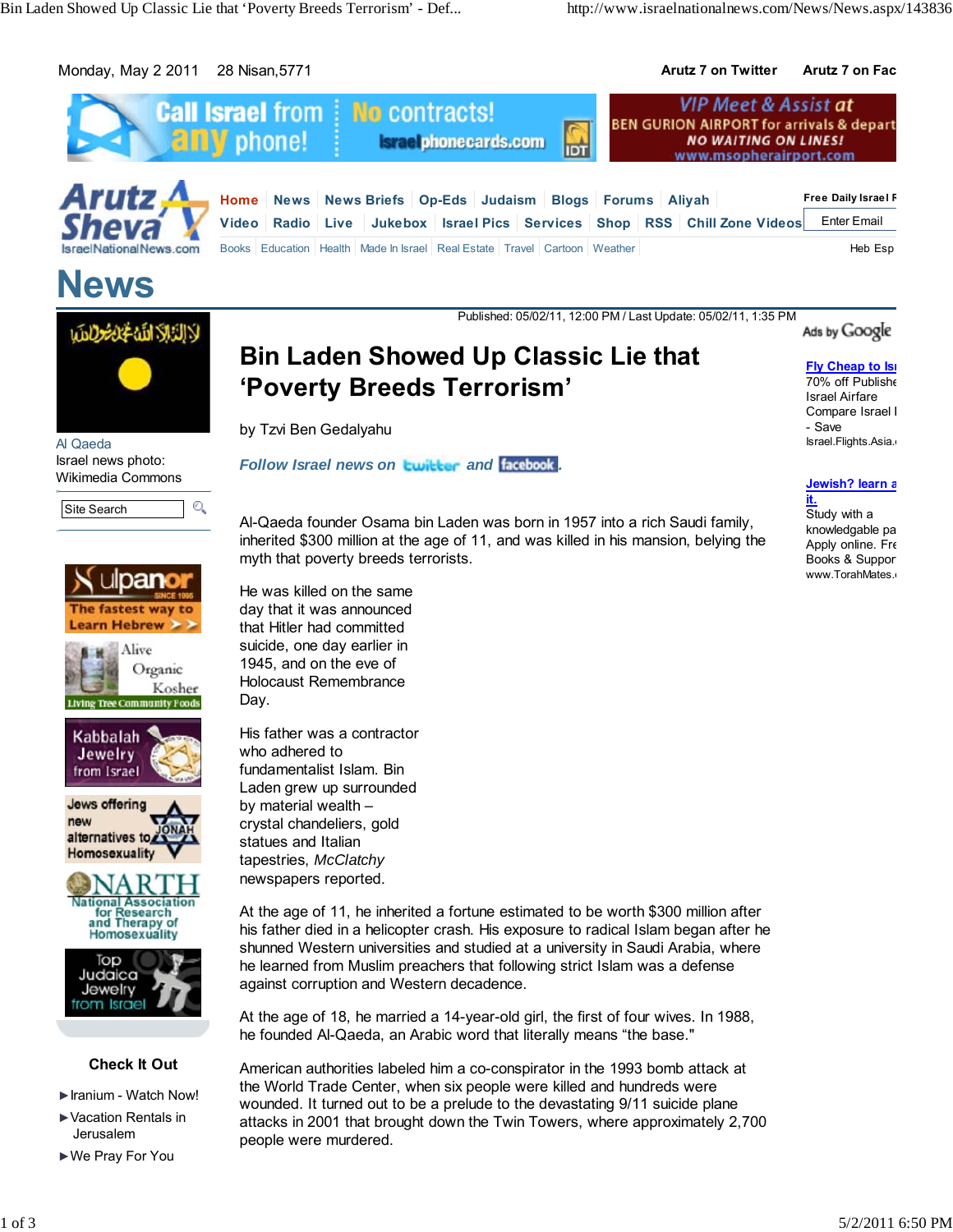- ►Sefer Torah Net
- ►Judaica Mall

**More**



**DNA Testing Confirmed Bin Laden Assassination**







Written nearby Me'arat HaMachpela





He survived several of which narrowly missed him by a time difference of less than one hour.

The more he succeeded in killing, the more radical he became. Bin Laden began issuing "fatwas," Muslim religious decrees, including one in 1996 that declared a holy war against the U.S. Army. A year later, he told an interviewer that the United States is "unjust, criminal

# **The 9mm is No Defense**

assassination attempts, one Dup |#rq\*#Zdqw#\rx#Nr#Nqrz G by fryhu枢 k dw#V hai#G h ihqvh #P d vwhuv#) #Wkh z z z lForvhFrp edwWudkzhjlfrp **Counter Terrorism Degrees** Holug#d#Frxqwhu#Whuurulvp #Ghjuhh#Wdxjkw#e Irup hu邯 ID/#EL#dqq#GrG z z z lKhqda | 0Sxwqdp lhgx **Counter-Terrorism Studies**

Sxuvxh#dq#rqdqh#fhuwlilfdwh#lq#frxqwhu0 whuurukop #wxglhv#iurp #DPX1  $z$  z  $z$  IDP X IDSX V lhgx2F  $rx$ qwhuWhuuruk $p$ **Cheap Calls to Israel** Fkhds#Fdoor#wr#wudhd#51<<#prqwk#Z M k Orfdo3 6#O xp ehul#Lqtxluh#R qolqh

zzzlorfdo361frp

Ads by Google

and tyrannical… [and] wants to occupy our countries, steal our resources, impose on us agents to rule us, and then wants us to agree to all this. If we refuse to do so, it says we are terrorists."

Two years later, he endorsed a fatwa that that Muslims should kill Americans – including civilians – anywhere in the world.

After terrorist bombings outside U.S. embassies in Kenya and Tanzania in 1998 that killed 224 people, he was indicted in absentia on 224 counts of murder and appeared on the FBI's listed of the Ten Most Wanted Fugitives. After the 9/11 attacks, a \$25 million bounty was placed over his head.

While preaching the radical Muslim philosophy against Western opulence and corruption, his Al-Qaeda terrorist network continues to raise hundreds of millions of dollars through drug smuggling, extortion and money funneled from Muslim "charities,"

He died in the same opulent environment in which he grew up. American SEAL teams killed him in his huge mansion in Pakistan, ending the life of the man who was once described by terrorism expert Yosef Bodansky as "the man who declared war on America."

Although Bin Laden is dead, he leaves a large inheritance—the thriving Al-Qaeda terrorist network. His Egyptian deputy, Ayman al-Zawahri, is likely to take his place. Psychologically Al-Qaeda has suffered a serious blow and possibly even the beginning of its demise in the long term.

However, an American official told *The New York Times* Monday, "Al Qaeda operatives and sympathizers may try to respond violently to avenge Bin Laden's death, and other terrorist leaders may try to accelerate their efforts to strike the United States."

(IsraelNationalNews.com)

Like Stephan McCarroll and 23 others like this.

**Related Links:**

- ►**Netanyahu Congratulates Obama on Bin Laden Killing**
- ►**How the US Killed Bin Laden in His Multi-Million Dollar Mansion**
- ►**Obama Confirms: Bin Laden is Dead**
- ►**Jihadi Cosmo To Give Beauty Tips, Bombing Advice**

**Sign up to receive the Daily Israel Report by email (Free)**

#### **Israel Related**

**Iranium** Watch the entire fil NOW!

# **www.templestore** Temple Store-Buy

before the Temple rebuilt and prices o

#### **Rachel Tear Blog** Rachel Imeinu even

RCRF majority own 'Beit BneiRachel'

# **www.trees4yesh**

Help build the land Israel! Plant a fruit today

#### **Israel Charitie**

**Higher Educa Ulpan-Or** Click here to purch new multimedia Pu eBook at a specia

price of \$4.99! **Specials**